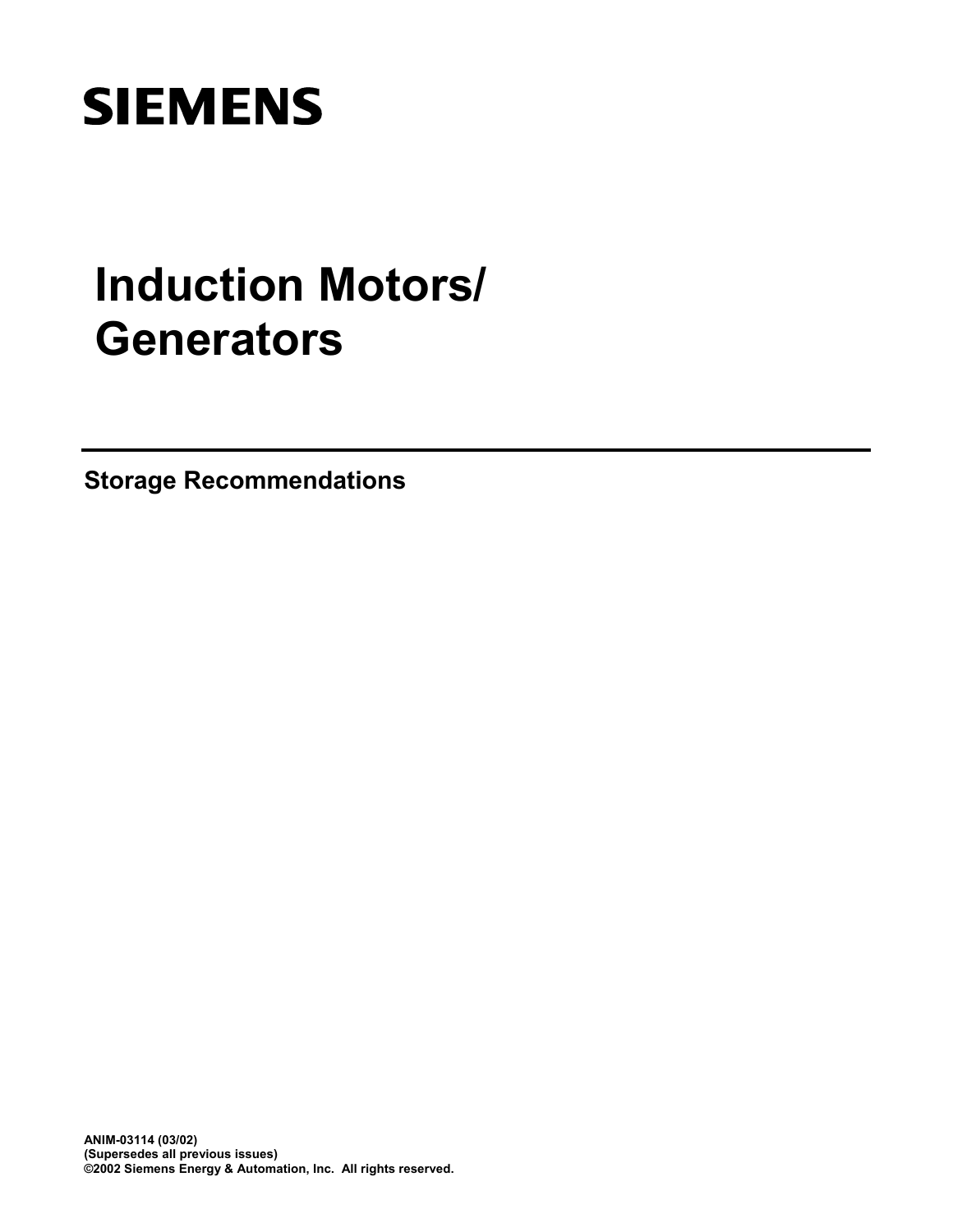### **Table of Contents**

|                                                                          | Page        |
|--------------------------------------------------------------------------|-------------|
|                                                                          | 2           |
|                                                                          | 3           |
| Indoor Storage (Up to 5 Years)<br><b>Outdoor Storage (Up to 5 Years)</b> | 4<br>4<br>5 |
|                                                                          | 6<br>7      |
|                                                                          | 8           |
|                                                                          | 10          |
|                                                                          | 12          |

**Note** - These instructions do not purport to cover all details or variations in equipment, nor to provide for every possible contingency to be met in connection with installation, operation or maintenance. Should further information be desired or should particular problems arise which are not covered sufficiently for the user's purposes, the matter should be referred to the local Siemens Sales Office. The contents of this instruction manual shall not become part of or modify any prior or existing agreement, commitment or relationship. The sales contract contains the entire obligation of Siemens. The warranty contained in the contract between the parties is the sole warranty of Siemens. Any statements contained herein do not create new warranties or modify the existing warranty.

Siemens machines are built in accordance with the latest applicable revision of the National Electric Code, Underwriters Laboratories Standards and Procedures, and NEMA (National Electrical Manufacturers Association) Standards. These publications and this instruction manual should be thoroughly read and understood prior to beginning any work on this equipment.

The information contained within is intended to assist operating personnel by providing information on the general characteristics of the purchased equipment. It does not relieve the user of the responsibility of using accepted engineering practices in the installation, operation and maintenance of this equipment.

Should a conflict arise between the general information in this manual and the contents of the drawings and supplementary material, the latter shall take precedence.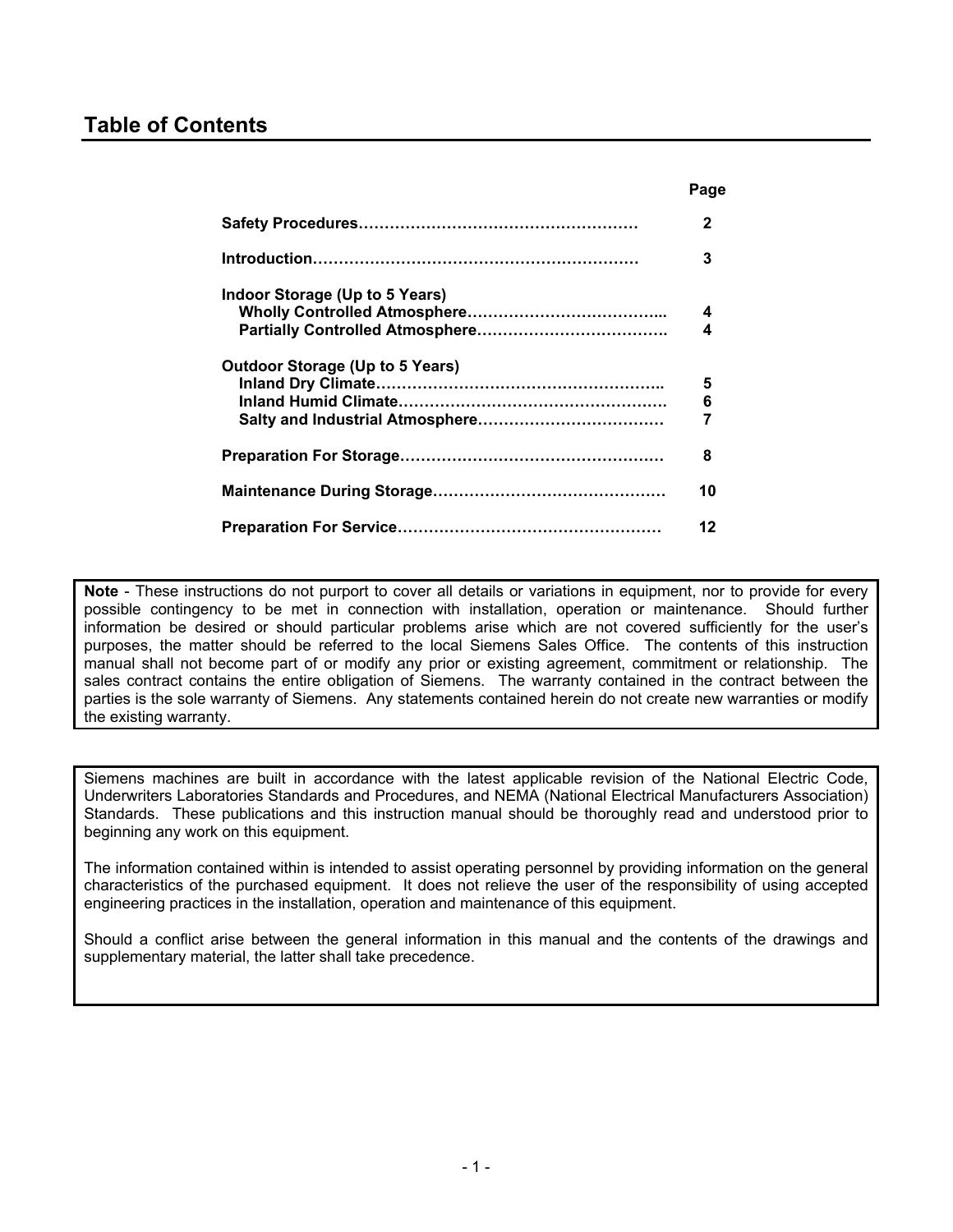## <span id="page-2-0"></span>**Safety Procedures**

This equipment contains hazardous voltages. Death, serious personal injury or property damage can result if safety instructions are not followed.

The successful and safe operation of motors and generators is dependent upon proper handling, installation, operation and maintenance, as well as upon proper design and manufacture. Failure to follow certain fundamental installation and maintenance requirements may lead to personal injury and the failure and loss of the motor as well as damage to other property.

Only qualified personnel should work on or around this equipment after becoming thoroughly familiar with all warnings, safety notices and maintenance procedures contained herein. Only qualified personnel should be involved in the inspection, maintenance and repair procedure and all plant safety procedures must be observed.

**Qualified Person:** For the purpose of this manual and product labels, a **Qualified** person is one who is familiar with the installation, construction and operation of the equipment, and the hazards involved. In addition, he or she has the following qualifications:

- a. Is trained and authorized to energize, de-energize, clear, ground and tag circuits and equipment in accordance with established safety practices.
- b. Is trained in the proper care and use of protective equipment, such as rubber gloves, hard hat, safety glasses, face shields, flash clothing, etc., in accordance with established safety practices.
- c. Is trained in rendering first aid.

**Danger:** For the purpose of this manual and product labels, **Danger** indicates an imminently hazardous situation which, if not avoided, will result in death or serious injury.

**Warning:** For the purpose of this manual and product labels, **Warning** indicates a potentially hazardous situation which, if not avoided, may result in minor or moderate injury.

**Caution:** For the purpose of this manual and product labels, **Caution** indicates a potentially hazardous situation which, if not avoided, may result in minor or moderate injury. It is also used to alert against unsafe practices.

Motors should be installed and grounded per local and national codes.

Do not operate this equipment in excess of the values given on nameplate or contrary to the instructions contained in this manual. The equipment (or a prototype) has been factory tested and found satisfactory for the condition for which it was sold. Operating in excess of these conditions can cause stresses and strains beyond design limitations. Failure to heed this warning may result in equipment damage and possible personal injury.



## **NOTE**

Squirrel cage induction machines can be driven by various types of prime movers. These will act as induction generators. This instruction manual applies to both motors and induction generators. However, for clarity reasons, the machine will be referred to as a "motor".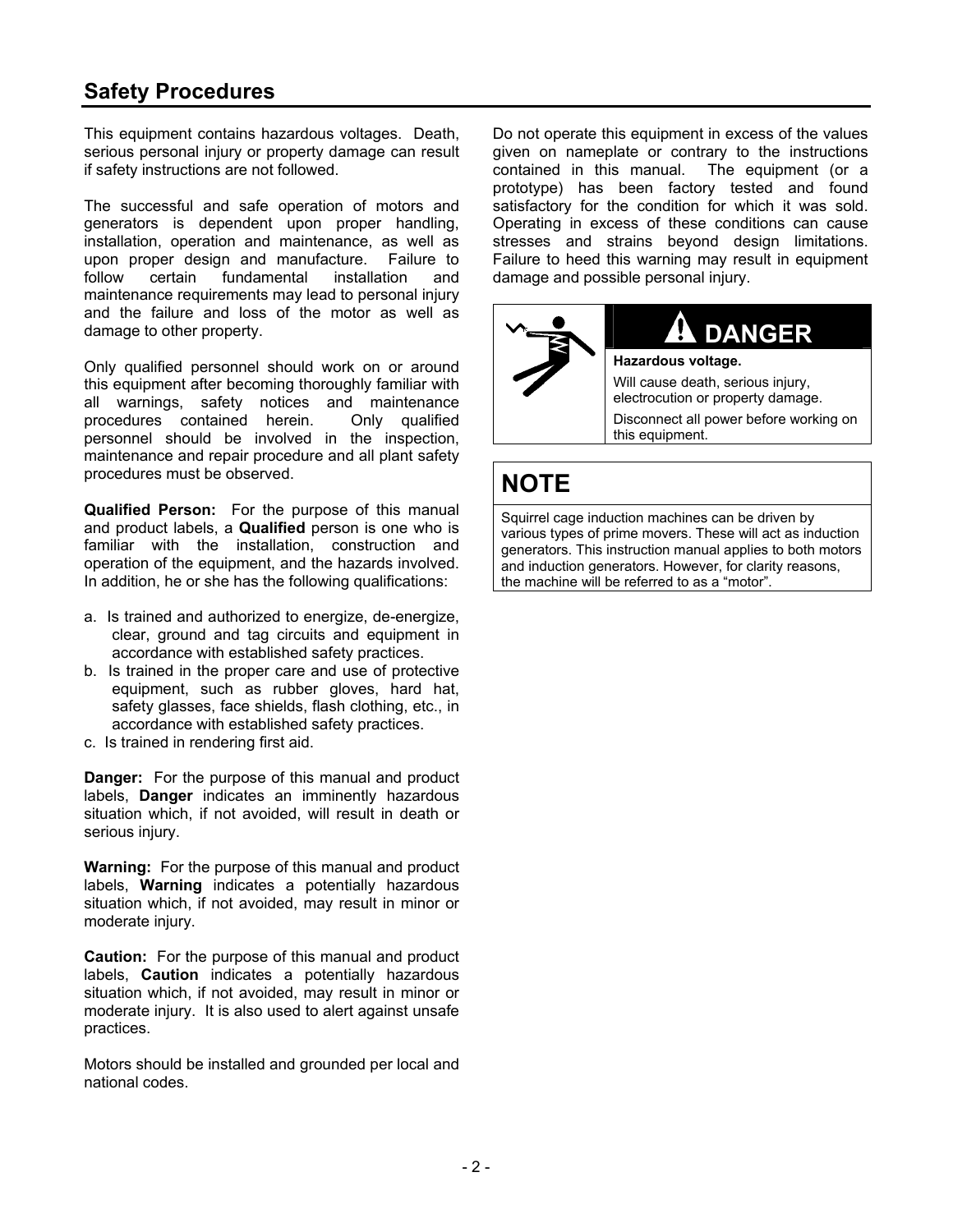## <span id="page-3-0"></span>**Introduction**

The purpose of this booklet is to offer some short, easy to follow recommendations to our customers, users and distributors for the care of electric motors in storage.

For practical purposes, such equipment is considered to be in storage not only when it is in the storeroom but also when;

- 1. It has been delivered to the jobsite and is awaiting installation, or
- 2. It has been installed but regular operation is delayed pending completion of plant construction, or
- 3. There are long idle periods between operating cycles, or
- 4. The plant or department is shut down.

## **NOTE**

Squirrel cage induction machines can be driven by various types of prime movers. These will act as induction generators. This instruction manual applies to both motors and induction generators. However, for clarity reasons, the machine will be referred to as a "motor".

## **NOTE**

Recommended brand products have shown good performance. Siemens Energy & Automation, Inc. however, cannot assume responsibility or be liable for products other than those it warrants.

Manufacturers or distributors of products are:

Tectyl 502-C and 506 Valvoline Oil Co. Div. of Ashland Oil and Refining Co. 150 Fourth Avenue Freedom, PA 15042

P.D. George

Insulation Manufacturers Corp. 1231 Superior Avenue, N.E. Cleveland OH 44114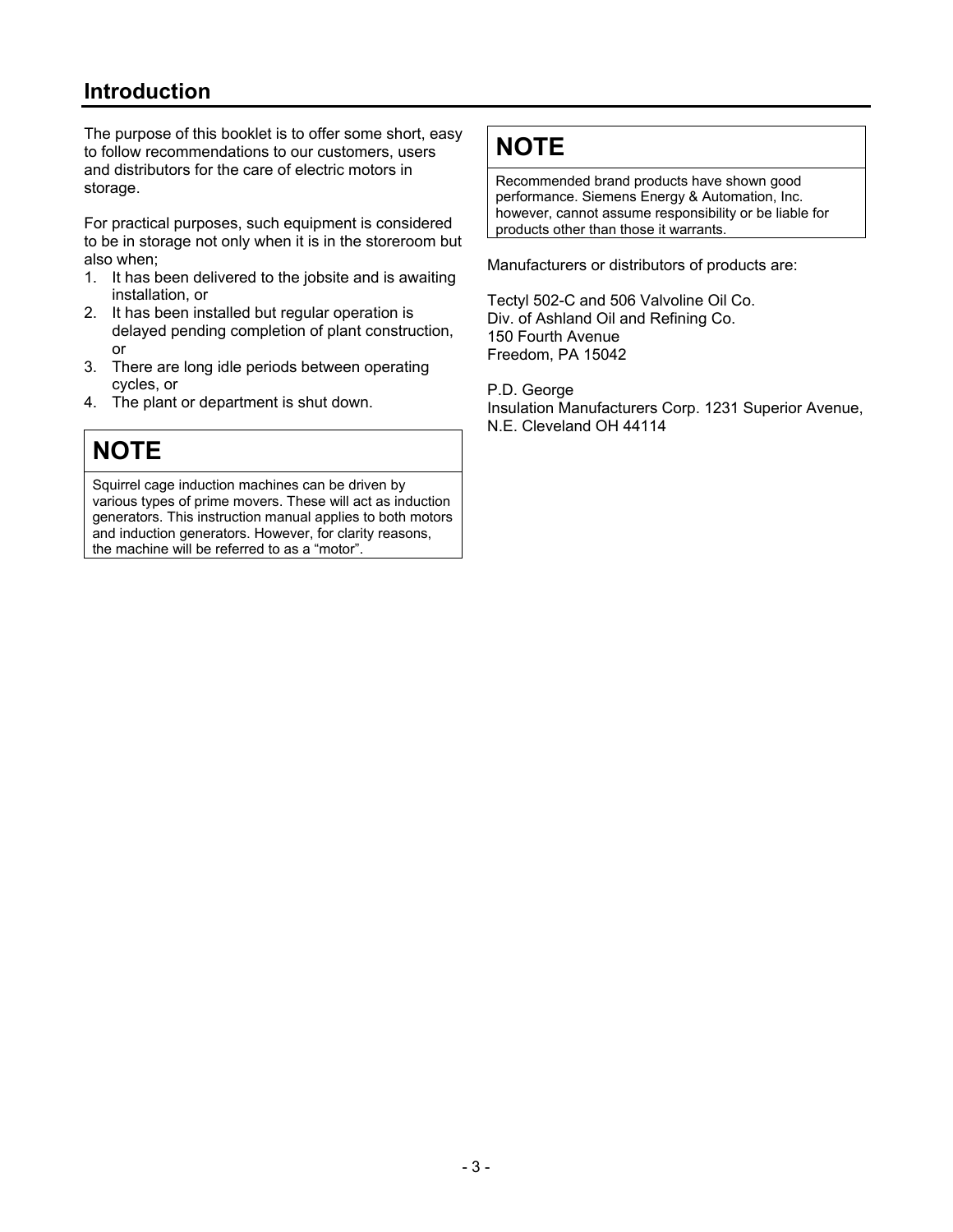## <span id="page-4-0"></span>**Indoor Storage (Up to 5 Years)**

## **NOTE**

Rodents and other animals in search of warm surroundings or food, like to house inside motors. Some of them attack the insulation materials. Their access to the motor should be prevented.

#### **Wholly Controlled Atmosphere**

#### **Requirements**

Uniform temperature between 40°F (4.5°C) and 140°F (60°C) throughout the room maintained at least 10°F (5.5°C) above the dew point. Relative humidity of 50% or less. Dust accumulation should be minimal with no harmful fumes and no ambient vibration.

#### **Partially Controlled Atmosphere**

#### **Requirements**

The room selected should be as clean and dry as possible with no ambient vibration.

If the ambient temperature exceeds 140  $\degree$ F (60 $\degree$ C), the space or structure should be enclosed but ventilated. If the ambient temperature is below 40 °F (4.5 °C), the space heaters, if the motor is so equipped, should be energized. The enclosing structure should be designed to protect the motor from flying debris or other damage from high winds.

If the motor can be moved, it is suggested that the entire motor be encased in a strong, transparent plastic bag. Before sealing the bag, a moisture indicator should be attached to the side of the motor and several bags of silica gel desiccant placed inside the bag around the motor. When the moisture indicator shows that the desiccant has lost its effectiveness, as by a change in color, the bag should be opened and the desiccant replaced with fresh material. Take care in placing the bags of desiccant so that none is in contact with the heater element.

When a motor cannot be sealed for effective use of a desiccant, and the relative humidity is greater than 50% or where there are large daily swings in temperature, proper storage requires that the space heaters (anticondensation heaters) be energized. Heaters supplied in the motor are sized to raise the windings temperature 10°F to 15°F (5.5°C to 8°C). This prevents moisture from condensing on the windings. If the motors are not equipped with space heaters, consult the factory for proper size of external heaters to be used.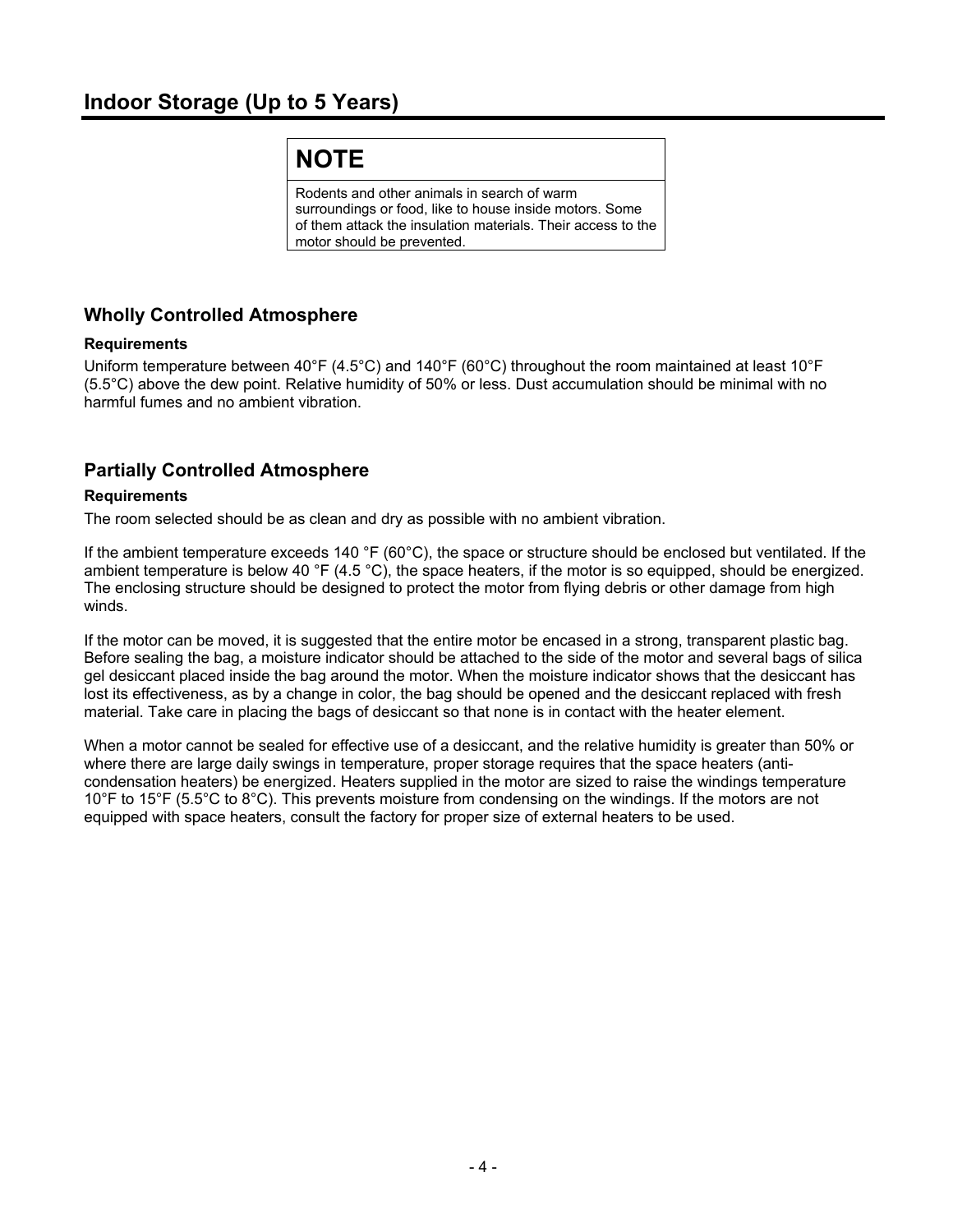## **NOTE**

Rodents and other animals in search of warm surroundings or food, like to house inside motors. Some of them attack the insulation materials. Their access to the motor should be prevented.

#### <span id="page-5-0"></span>**Inland Dry Climate**

#### **Conditions Usually Encountered**

Dust, sand, heat from the sun, and occasional rain or snow.

#### **Requirements**

If the ambient temperature exceeds 140°F (60°C), the space or structure should be enclosed but ventilated. If the ambient temperature is below 40°F (4.5°C), the space heaters, if the motor is so equipped, should be energized. Cover the motor completely to exclude dirt, dust, moisture and other foreign materials. At a bare minimum, a heavy waterproof cover should be slipped over the motor.

After the motor is covered as described, a shed of some sort should be erected to protect it from direct rain, snow and excessive direct sun heat. Proper wrapping will protect the motor from blown sand and dirt.

If the motor can be moved, it is suggested that the entire motor be encased in a strong, transparent plastic bag. Before sealing the bag, a moisture indicator should be attached to the side of the motor and several bags of silicagel desiccant placed inside the bag around the motor. When the moisture indicator shows that the desiccant has lost its effectiveness, as by a change in color, the bag should be opened and the desiccant replaced with fresh material. Take care in placing the bags of desiccant so that none is in contact with the heater element.

When a motor cannot be sealed for effective use of a desiccant, and the relative humidity is greater than 50% or where there are large daily swings in temperature the space heaters (anti-condensation heaters) should be energized. Heaters supplied in the motor are sized to raise the temperature of the windings 10°F to 15°F (5.5 °C to 8 °C). This prevents moisture from condensing on the windings.

If the motors are not equipped with space heaters, consult the factory for proper size of external heaters to be used.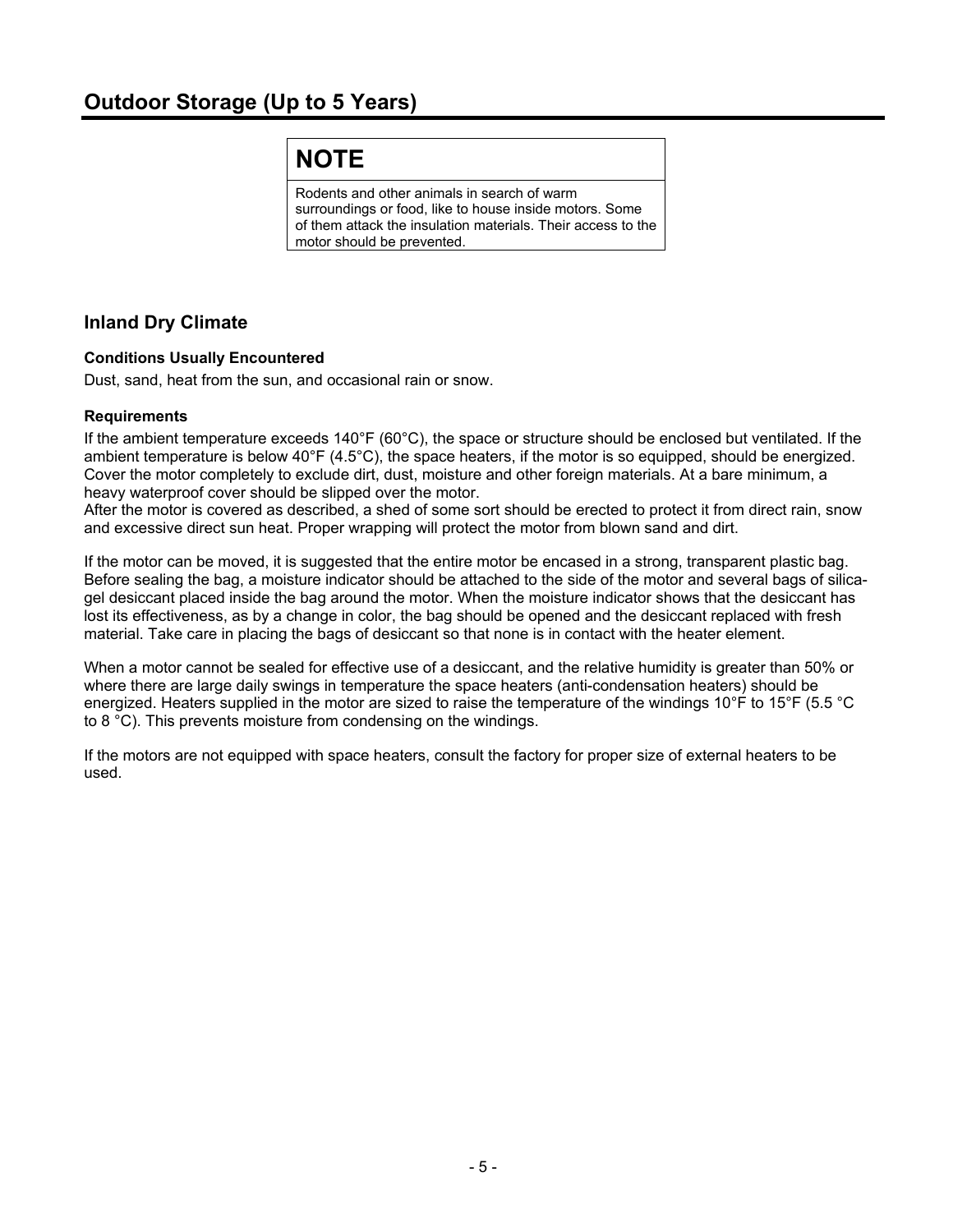## <span id="page-6-0"></span>**Outdoor Storage (Up to 5 Years)**

## **NOTE**

Rodents and other animals in search of warm surroundings or food, like to house inside motors. Some of them attack the insulation materials. Their access to the motor should be prevented.

#### **Inland Humid Climate: (Non Industrial Area)**

#### **Conditions Usually Encountered**

Dust, rain, snow, organic growth (fungus).

#### **Requirements**

If the ambient temperature exceeds 140°F (60°C), the space or structure should be enclosed but ventilated. If the ambient temperature is below 40 °F (4.5 °C), the space heaters, if the motor is so equipped, should be energized.

Cover the motor completely to exclude dirt, dust, moisture and other foreign materials. At a bare minimum, a heavy waterproof cover should be slipped over the motor.

After the motor is covered as described, a shed of some sort should he erected to protect it from direct rain, snow and excessive direct sun heat. Proper wrapping will protect the motor from blown sand and dirt.

If the motor can be moved, it is suggested that the entire motor be encased in a strong, transparent plastic bag. Before sealing the bag, a moisture indicator should be attached to the side of the motor and several bags of silica gel desiccant placed inside the bag around the motor. When the moisture indicator shows that the desiccant has lost its effectiveness, as by a change in color, the bag should be opened and the desiccant replaced with fresh material. Take care in placing the bags of desiccant so that none is in contact with the heater element.

When a motor cannot be sealed for effective use of a desiccant, and the relative humidity is greater than 50% or where there are large daily swings in temperature the space heaters (anti-condensation heaters) should be energized. Heaters supplied in the motor are sized to raise the temperature of the windings 10°F to 15°F (5.5°C to 8°C). This prevents moisture from condensing on the windings. If the motors are not equipped with space heaters, consult the factory for proper size of external heater to use.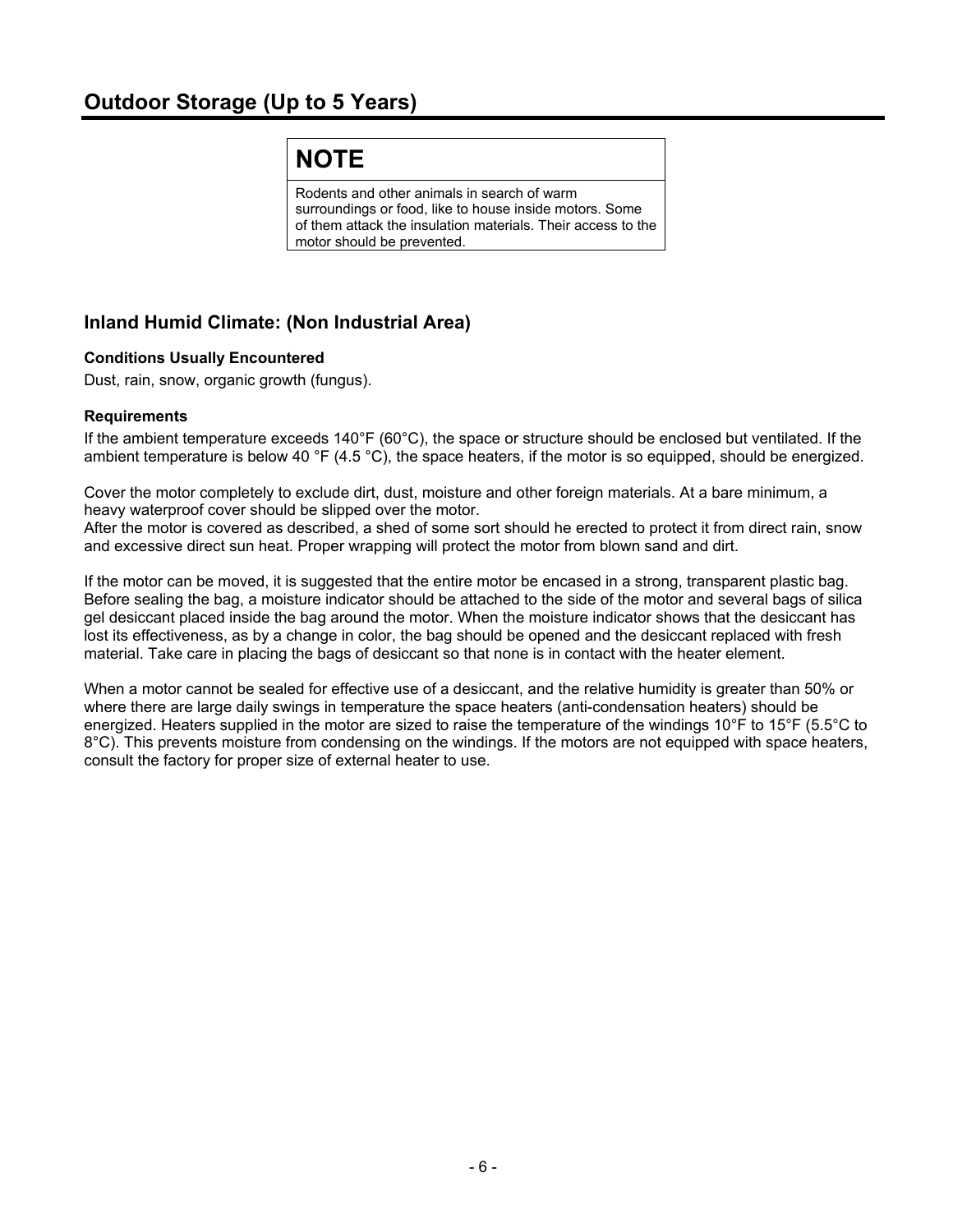## **NOTE**

Rodents and other animals in search of warm surroundings or food, like to house inside motors. Some of them attack the insulation materials. Their access to the motor should be prevented.

#### <span id="page-7-0"></span>**Salty and Industrial Atmospheres**

#### **Conditions Usually Encountered**

Moisture impregnated with salts or other chemicals, salty dust rain, snow, fungus growth, fumes, coal and chemical soot.

#### **Requirements**

If the ambient temperature exceeds 140°F (60°C), the space or structure should be enclosed but ventilated. If the ambient temperature is below 40°F (45°C), the space heaters, if the motor is so equipped, should be energized.

Cover the motor completely to exclude dirt, dust, moisture and other foreign materials. At a bare minimum, a heavy waterproof cover should be slipped over the motor.

After the motor is covered as described, a shed of some sort should be erected to protect it from direct rain, snow and excessive direct sun heat. Proper wrapping will protect the motor from blown sand and dirt.

If the motor can be moved, it is suggested that the entire motor be encased in a strong transparent plastic bag. Before sealing the tag, a moisture indicator should be attached to the sale of the motor and several bags of silica gel desiccant placed inside the bag - around the motor.

When the moisture indicator shows that the desiccant has lost its effectiveness as by a change in color, the bag should be opened and the desiccant replaced with fresh material. Take care in plating the bags of desiccant so that none is in contact with the heater element.

When a motor cannot be sealed for effective use of a desiccant and the relative humidity is greater than 50% or where there are large daily swings in temperature, the space heaters (anti-condensation heaters) should be energized.

Heaters supplied in the motor are sized to raise the temperature of the windings 10°F to 15°F (5.5°C to 8°C). This prevents moisture from condensing on the windings.

If the motors are not equipped with space heaters, consult the factory for proper size of external heater to be used.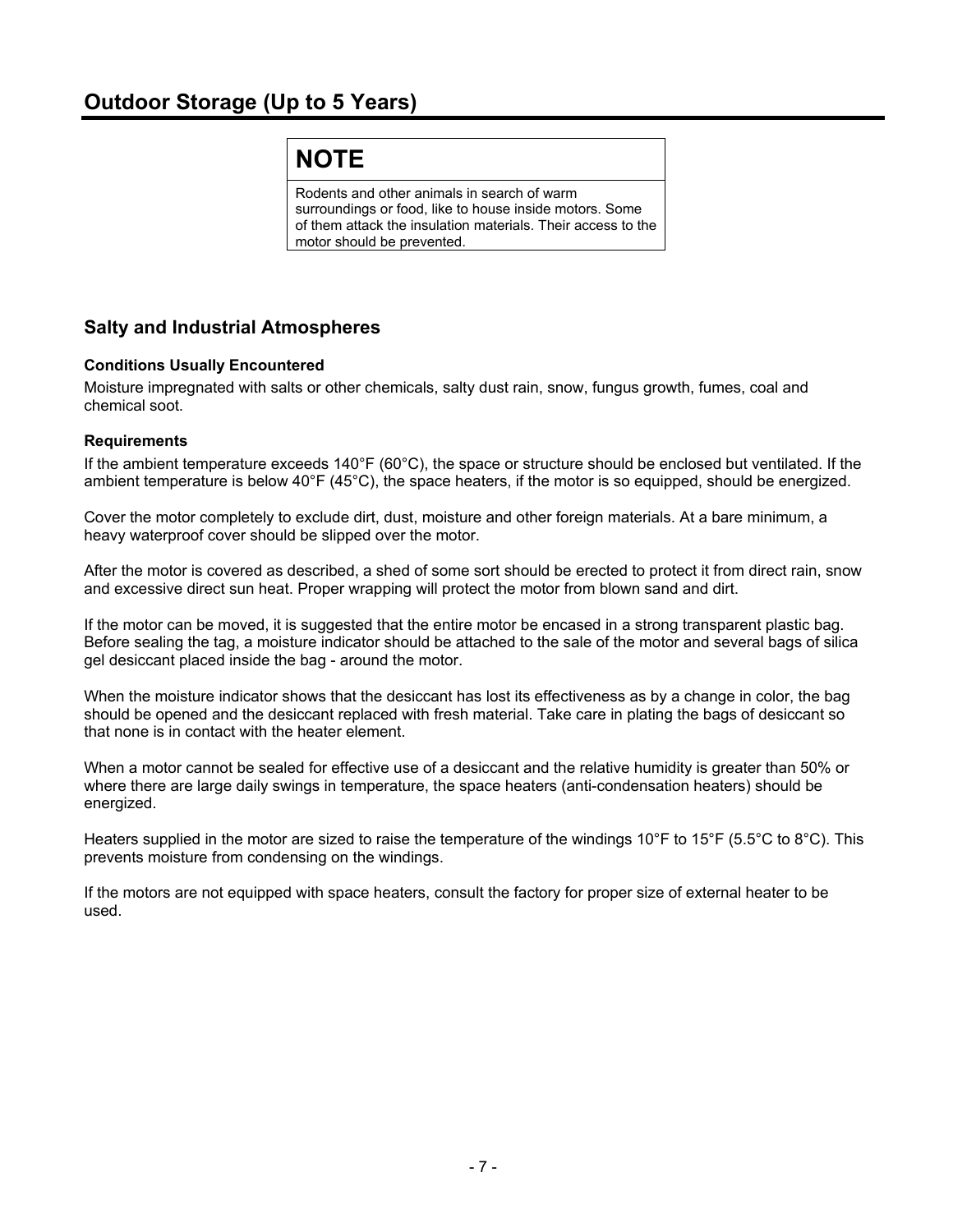## <span id="page-8-0"></span>**Preparation For Storage**



#### **Sleeve and Tilting Pad Bearings**

Motors with this type of bearing are shipped without lubricating oil. A film of rust-inhibiting oil from factory testing protects the bearing and shaft journals during shipment, but this protection does not last long enough for extended periods of storage. Therefore, before placing the motor in storage longer than one (1) month, fill the oil wells (sumps) to running level with a good grade of rust inhibiting turbine oil of the proper viscosity.

Remove the shaft blocking on motors with sleeve bearings to permit turning of the shaft. Do not remove the blocking on motors with tilting pad bearings unless an auxiliary oil flood lubricating system is available for use for storage maintenance.

#### **Oil Lubricated Antifriction and Kingsbury Type Bearings**

No lubricating oil is shipped with any of these units.

Vertical motors with these types of bearings and for operation at 1800 rpm or slower are designed so the oil completely covers the bearings when properly lubricated. To protect the motor for storage, fill the oil wells (sumps) to the running level with a good grade of rust-inhibiting turbine oil of the proper viscosity.

Vertical motors with anti-friction bearings for operation at 3000 or 3600 rpm use oil sump lubrication requiring the bearings to be located above the normal oil level. A film of rust-inhibiting oil from factory testing protects the motor during shipment. If the motor will be run during storage, the motor should be prepared for future storage maintenance by filling the oil wells as described above. If the motor will not be run, arrange motor so it can be later disassembled for oil coating of internal parts.

#### **Grease Lubricated Anti-Friction Bearings**

Grease lubricated ball or roller bearing motors are shipped from the factory with bearings properly packed with grease and if the elapsed time from the date of shipment is less than three (3) months, no further preparation is required.

If the elapsed time is over three (3) months, add grease to each bearing. Refer to the lubrication plate on the motor for the amount of grease and the identification of the grease installed at the factory. Use the same or compatible grease.

#### **Oil Mist Lubricated Anti-Friction Bearings**

Motors with this type of lubrication system require special attention. Check for a tag attached to the motor and read and follow the caution statements on the tag.

If the tag states the motor was shipped with grease in the bearings, the motor should be treated same as Grease Lubricated Anti-Friction Bearings described above.

If the tag states that an oil mist lubrication system must be connected before the motor is started;

**INDOOR STORAGE:** The motor was shipped with no grease in the bearings and it cannot be stored for longer than two weeks unless an auxiliary oil-mist system is available.

**OUTDOOR STORAGE:** The motor should not be stored outdoors.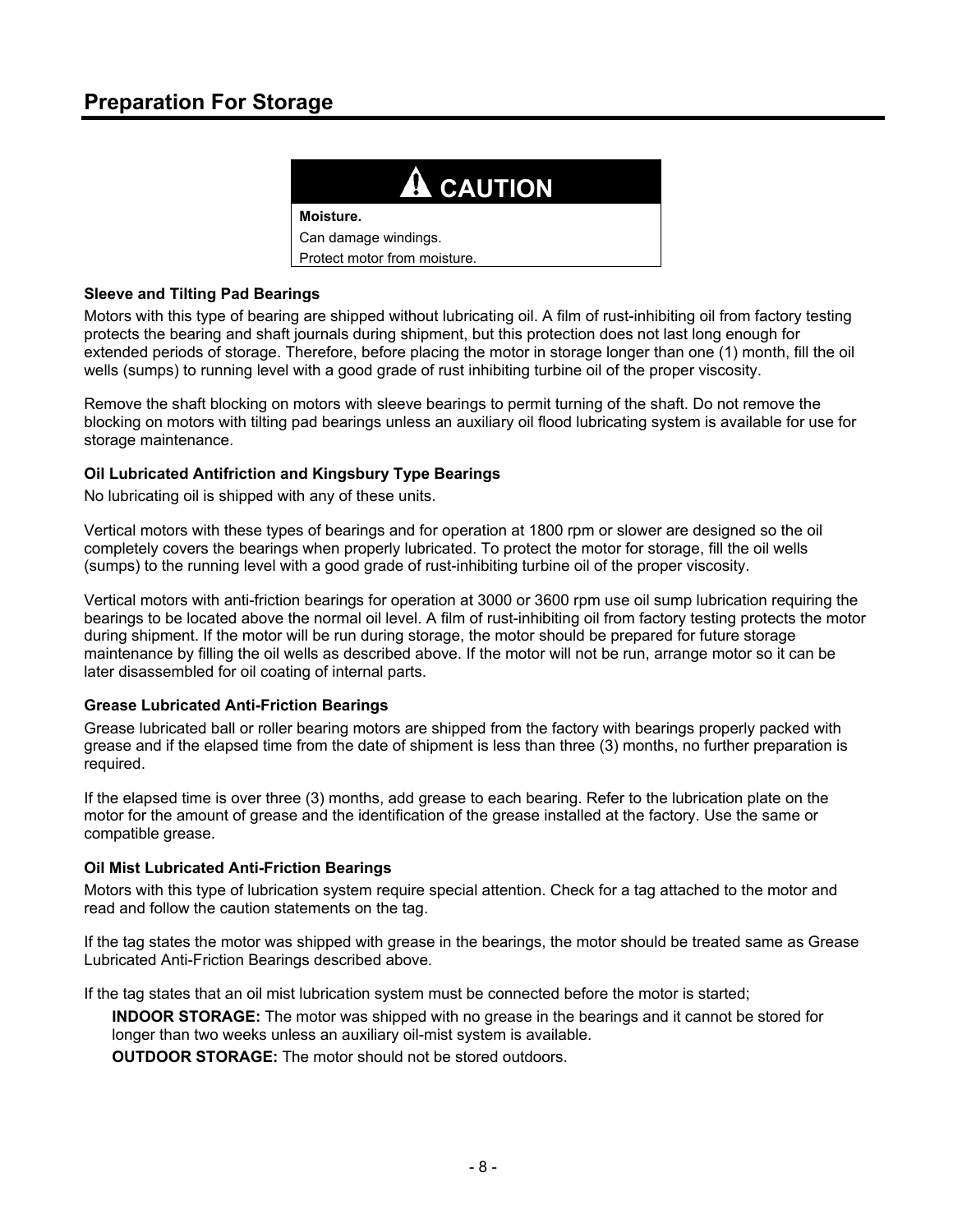## **Preparation For Storage**

#### **Shaft Extensions and Exposed Machined Surfaces**

Surfaces should be coated with an easily removable rust preventive such as Tectyl No. 502-C.

If the storage period will be nine months or longer and the risk of exposure to moisture is present, take the following precautions;

- 1. Before adding the lubricant described above, disassemble the motor taking care not to contaminate the existing lubricant or the bearing or shaft journal.
- 2. If any exposed machined surfaces are unpainted, coat these with a non-hardening protective film, such as Tectyl No. 506. This material can be later removed with petroleum solvents. Do not apply this material to bearings, shaft journals or other parts within the bearing cavity.
- 3. FOR INLAND HUMID CLIMATE or SALTY AND INDUSTRIAL ATMOSPHERE: Before reassembly of the motor, spray all internal surfaces of the stator (winding and iron) with one coat of an anti-fungus varnish such as PD. George No. 1137 protective sealer.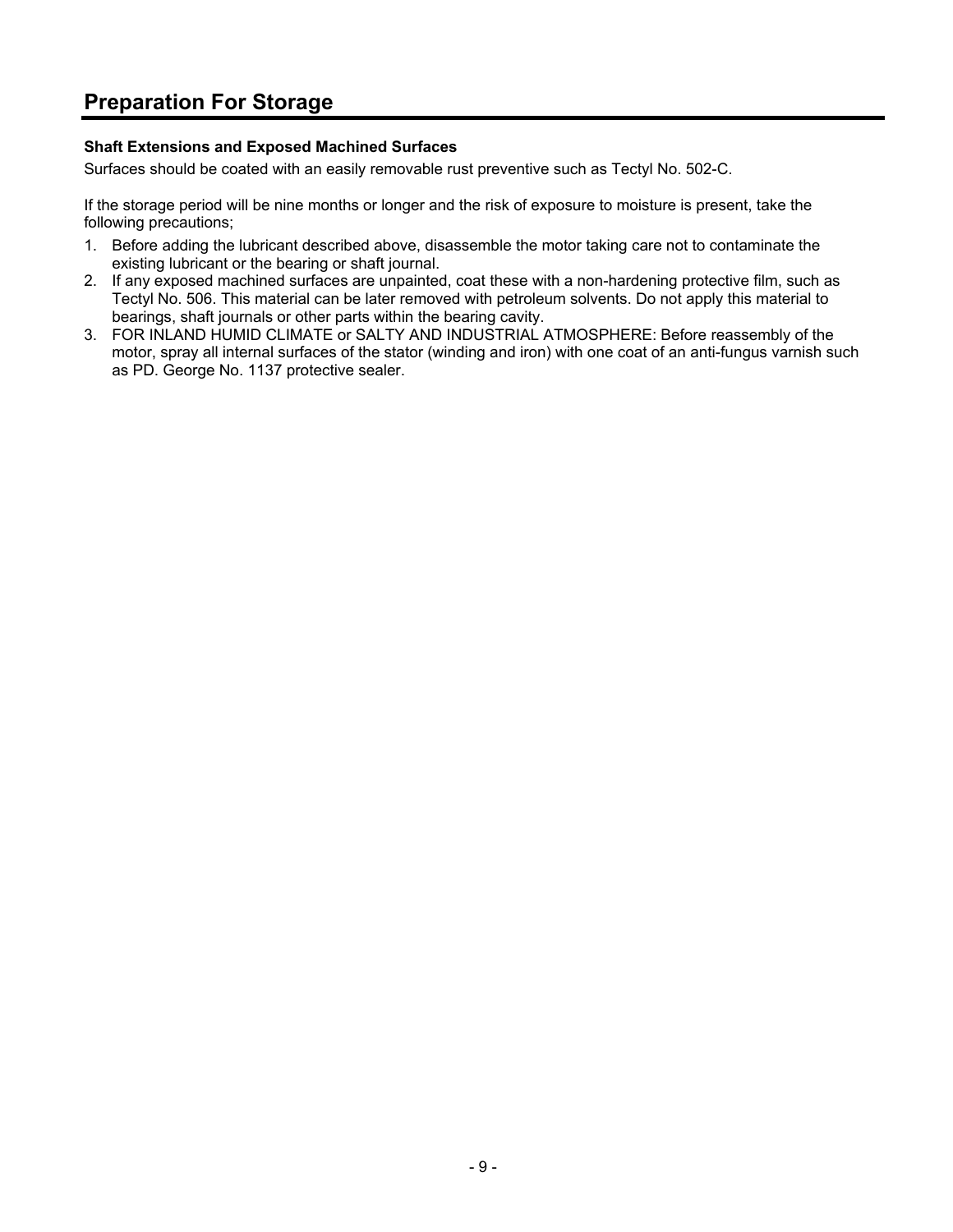## <span id="page-10-0"></span>**Maintenance During Storage**



## **DANGER**

**Hazardous voltage.**  Can cause death, severe injury, or

property damage. Follow all safety rules.



## **DANGER**

**Rotating machinery.**  Can cause death or severe injury. Follow all safety rules.

#### **Sleeve Bearings**

Per Chart 1, the motor shaft should be manually rotated by hand at about 30 rpm for 15 seconds or if power is available, the motor can be electrically bumped for 5 seconds;

| Chart 1                                   |                                 |  |  |  |
|-------------------------------------------|---------------------------------|--|--|--|
| <b>STORAGE ENVIRONMENT</b>                | <b>Shaft Rotation Frequency</b> |  |  |  |
| INDOOR - WHOLLY CONTROLLED ATMOSPHERE     | Every two (2) months            |  |  |  |
| INDOOR - PARTIALLY CONTROLLED ATMOSPHERE  | Once per month                  |  |  |  |
| OUTDOOR - INLAND DRY CLIMATE              | Once per month                  |  |  |  |
| OUTDOOR - INLAND HUMID CLIMATE            | Once per week                   |  |  |  |
| OUTDOOR - SALTY AND INDUSTRIAL ATMOSPHERE | Once per week                   |  |  |  |

#### **Tilting Pad Bearings**

**INDOOR STORAGE:** Do not turn the shaft on motors with this type of bearing unless an external flood lubrication system is connected and in operation. If this system is not available, do not run the motor, but every three months, disassemble the motor for access to the bearings and coat the bearings and the shaft journal area with a rust-inhibiting turbine oil of the proper viscosity.

**OUTDOOR STORAGE:** The motor should not be stored outdoors.

#### **Oil Lubricated Antifriction and Kingsbury Type Bearings**

Every three (3) months, 3000-3600 RPM vertical motors with anti-friction bearings should be run for two minutes to recoat the oil-lubricated bearings. If the motor cannot be run, it must be partially disassembled to reach the bearings. Manually cover the bearing with a fresh coat of oil. The oil itself need not be renewed.

On 1800 rpm and slower speed vertical motors, the shaft should be rotated by hand every two (2) months. Turn it by hand at about 30 rpm for 15 seconds or if power is available, the motor can be electrically bumped for 5 seconds.

#### **Grease Lubricated Anti-Friction Bearings**

Per Chart 2, the motor shaft should be manually rotated by hand at about 30 rpm for 15 seconds or if power is available, the motor can be electrically bumped for 5 seconds;

| Chart 2                                   |                                 |  |  |  |
|-------------------------------------------|---------------------------------|--|--|--|
| <b>STORAGE ENVIRONMENT</b>                | <b>Shaft Rotation Frequency</b> |  |  |  |
| INDOOR – WHOLLY CONTROLLED ATMOSPHERE     | Every two (2) months            |  |  |  |
| INDOOR - PARTIALLY CONTROLLED ATMOSPHERE  | Every two (2) months            |  |  |  |
| OUTDOOR - INLAND DRY CLIMATE              | Once per month                  |  |  |  |
| OUTDOOR - INLAND HUMID CLIMATE            | Once per week                   |  |  |  |
| OUTDOOR – SALTY AND INDUSTRIAL ATMOSPHERE | Once per week                   |  |  |  |

Bearings should be regreased at one (1) year intervals while in storage. Refer to the lubrication plate on the motor for the amount of grease and the identification of the grease installed at the factory. Use the same or compatible grease.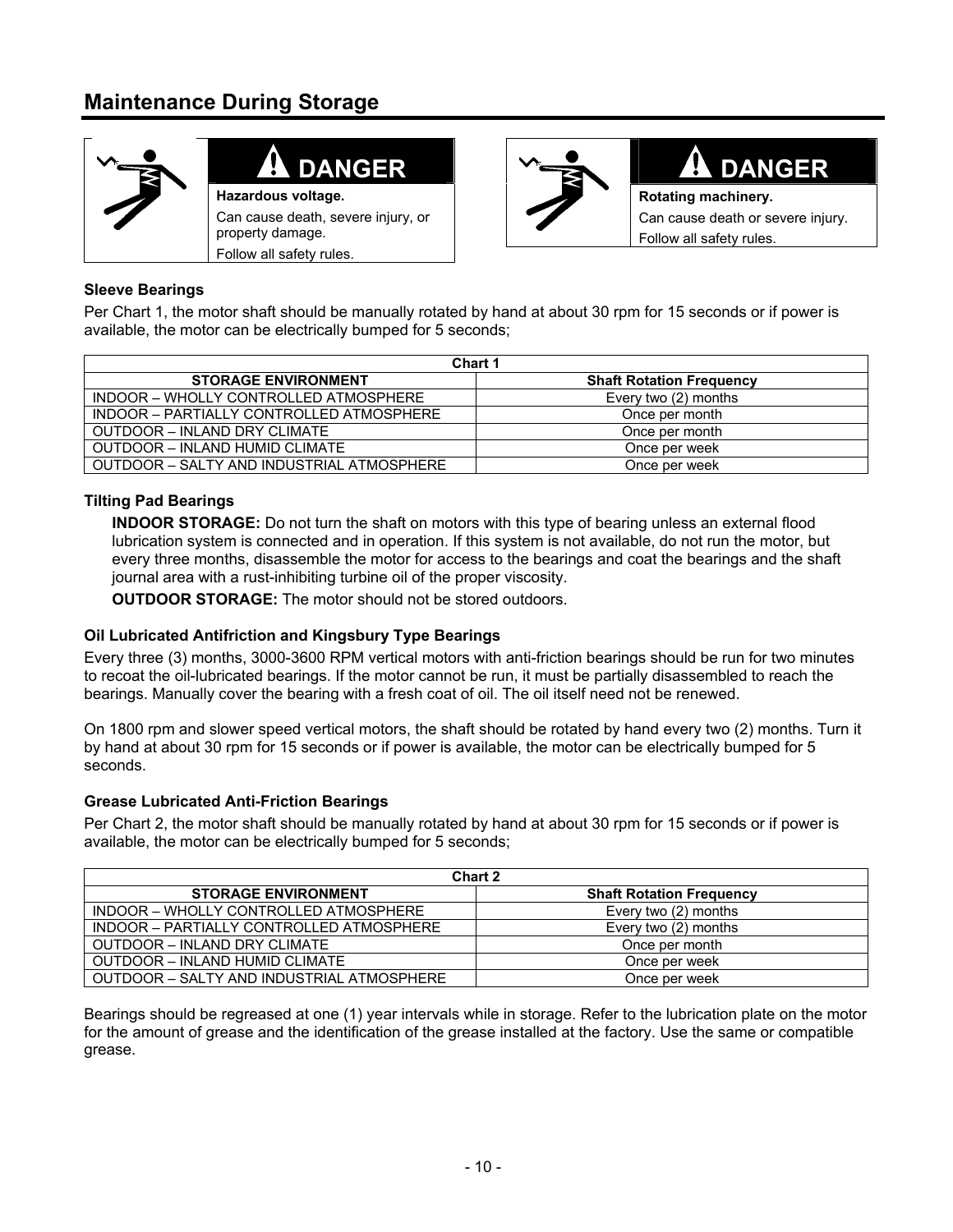## **Maintenance During Storage**

#### **Oil Mist Lubricated Anti-Friction Bearings**

If motor was shipped with grease in the bearing, follow instructions for grease lubricated anti-friction bearings described above.

If motor does not have grease in the bearing, start the oil mist system connected during the storage preparations, start the motor, and run it for two minutes. Repeat this process every two weeks.

#### **Shaft Extensions, Exposed Machined Surfaces and Flanges**

Check the condition of the rust inhibitor used and recoat as recommended by the manufacturer. For example, Tectyl No. 502-C, heavily applied, may last about 2 years.

Desiccant bags and plugs must be checked periodically, even weekly, if the moisture is high (above 50% relative humidity) and the temperature drops often.

#### **Other**

If heaters are used, check that they are operating properly. Perform this check every time the bearings are checked.

Check the condition of the desiccant weekly and replace as necessary.

Every two (2) years while in storage, the motor should be disassembled and prepared for storage again.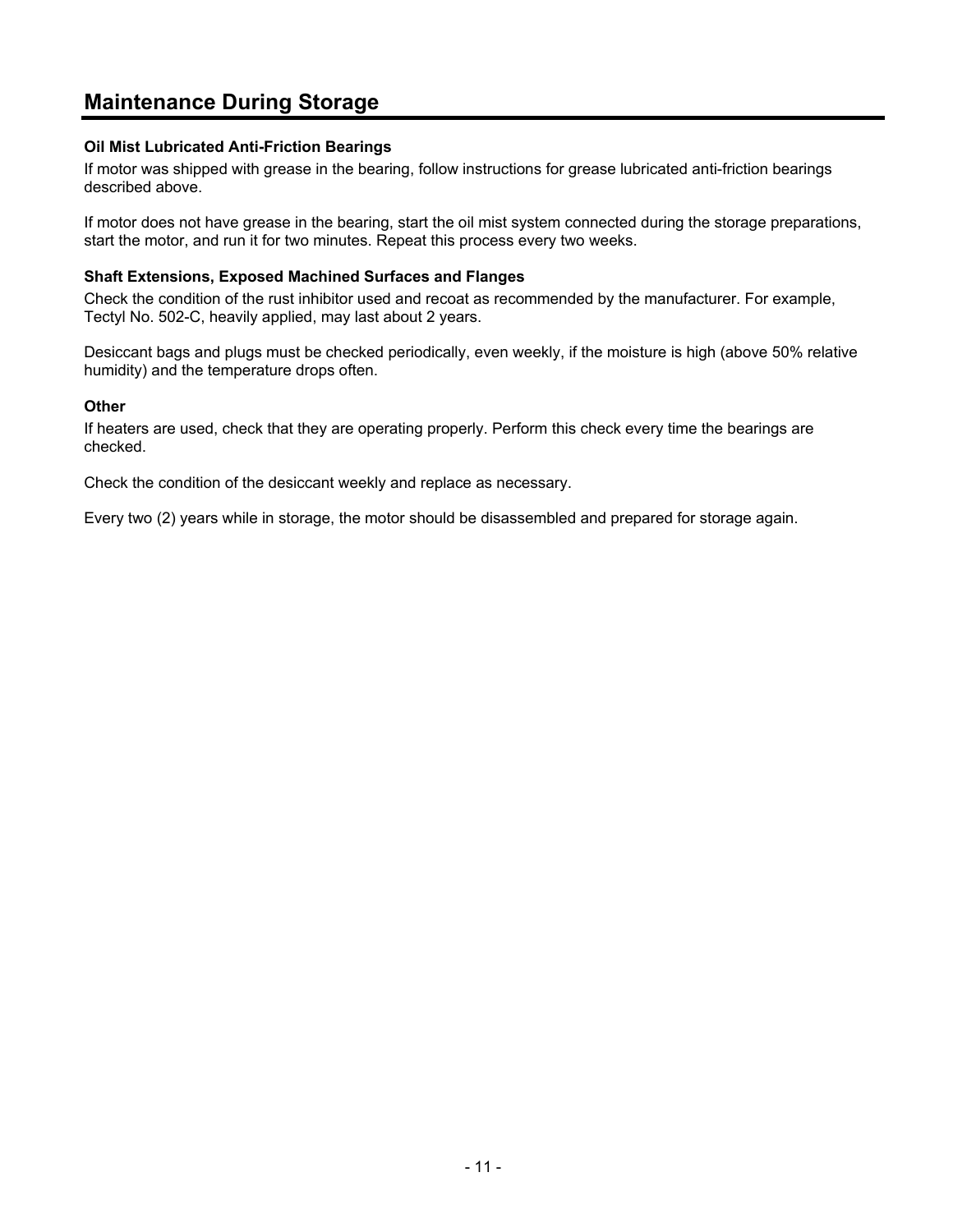#### <span id="page-12-0"></span>**Cleaning**

Both the interior and exterior of the motor should be free of spilled oil, water, dust, and dirt. The exterior should be wiped and the interior blown out with compressed air at a reduced pressure.



Can damage windings.

Protect motor from moisture.

Wipe off removable rust preventatives with a clean cloth soaked in petroleum solvent.



free of dust and dirt and that the (oil) plugs in the cavity are sealed and tight. Scratches or rust on the shaft journals must be carefully removed.

#### **Relubricate Bearings**

Use the specified or compatible grease or the specified viscosity turbine oil as applicable. Refer to lubrication plates on the motor and to the instruction book.

#### **Remove Desiccant**

#### **Check Winding Insulation Resistance**

Regardless of the method or location of storage, the winding insulation should be measured prior to placing the motor in service. A low winding insulation resistance is an indication of excessive moisture in the winding and it should be dried before being energized.

Check the insulation resistance using a hand cranked or solid state insulation resistance tester and test with at least 500 volts but not greater than machine rated voltage. Use 500 volts on motors rated 600 volts or lower.

For machines with newer insulation systems, such as  $MicLAD^{\pi M}$  VPI, the insulation resistance after one (1) minute should be greater than 1000 megohms. (Values in excess of 5000 megohms are common.) Refer to the instruction book.

If the insulation resistance is less than satisfactory and the cause is excessive moisture in the winding, dry the windings by applying heat from:

- 1. A warm air oven.
- 2. Electric strip heaters.
- 3. Circulating currents through the coils.

Do not use radiant type heaters.

The heat should be applied slowly so the desired temperature will not be obtained in less than eight (8) hours. Heating faster may damage the winding. The insulation resistance should be measured before the heat is applied and every six to eight hours thereafter. For newer Class F insulation systems, such as MiCLAD<sup>™</sup> VPI, a temperature of 245°F (118° C) is commonly used for this drying procedure.

Insulation resistance will decrease as the machine warms up but will begin to increase shortly as the dryout continues.

A uniform temperature must be maintained in the machine to obtain meaningful readings. When the insulation readings stop changing, the drying process is complete and may be discontinued. If the insulation resistance is still low, check for other causes.

To prevent damage to the bearings, the bearings and the bearing housings should be removed before starting any of the heating methods. The rotor should also be removed to allow more uniform heating of the winding. Temperature indicators or detectors should be connected to the winding and monitored to see that the recommended temperature is not exceeded. A fan can be helpful in getting more uniform winding temperatures and in carrying away the moisture when strip heaters are used as the heat source.

MiCLAD<sup>™</sup> is a Siemens trademark.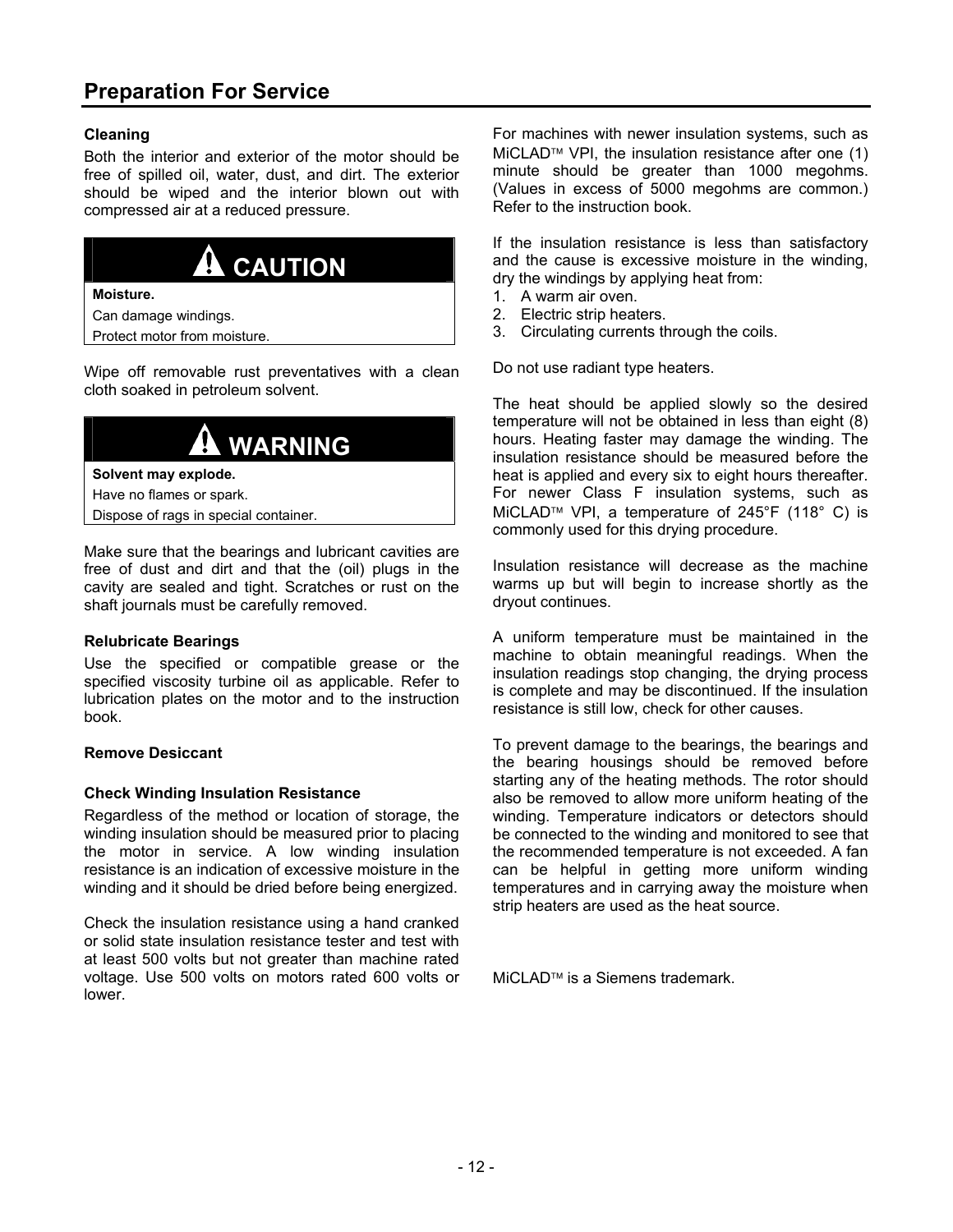## **Notes**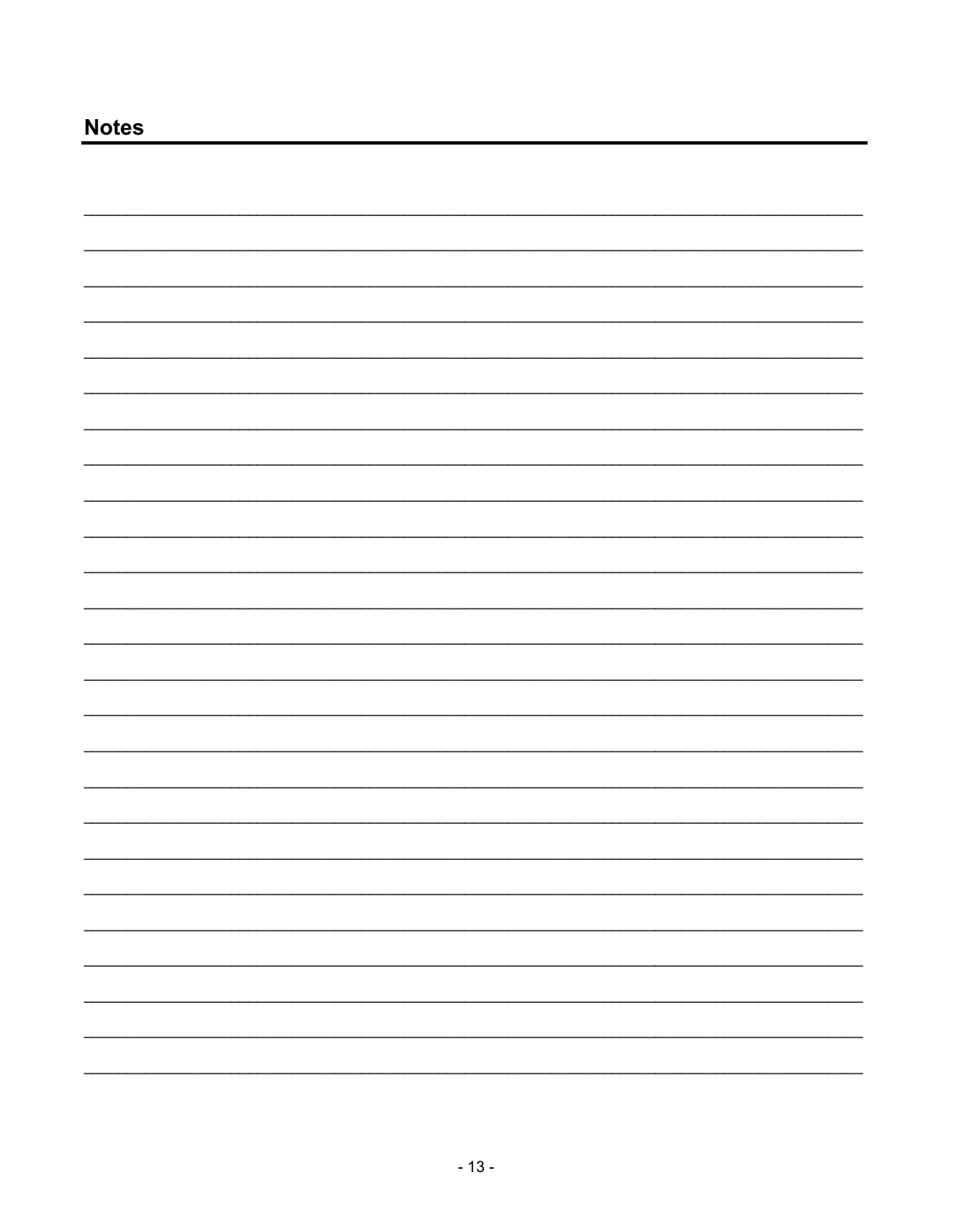## **Notes**